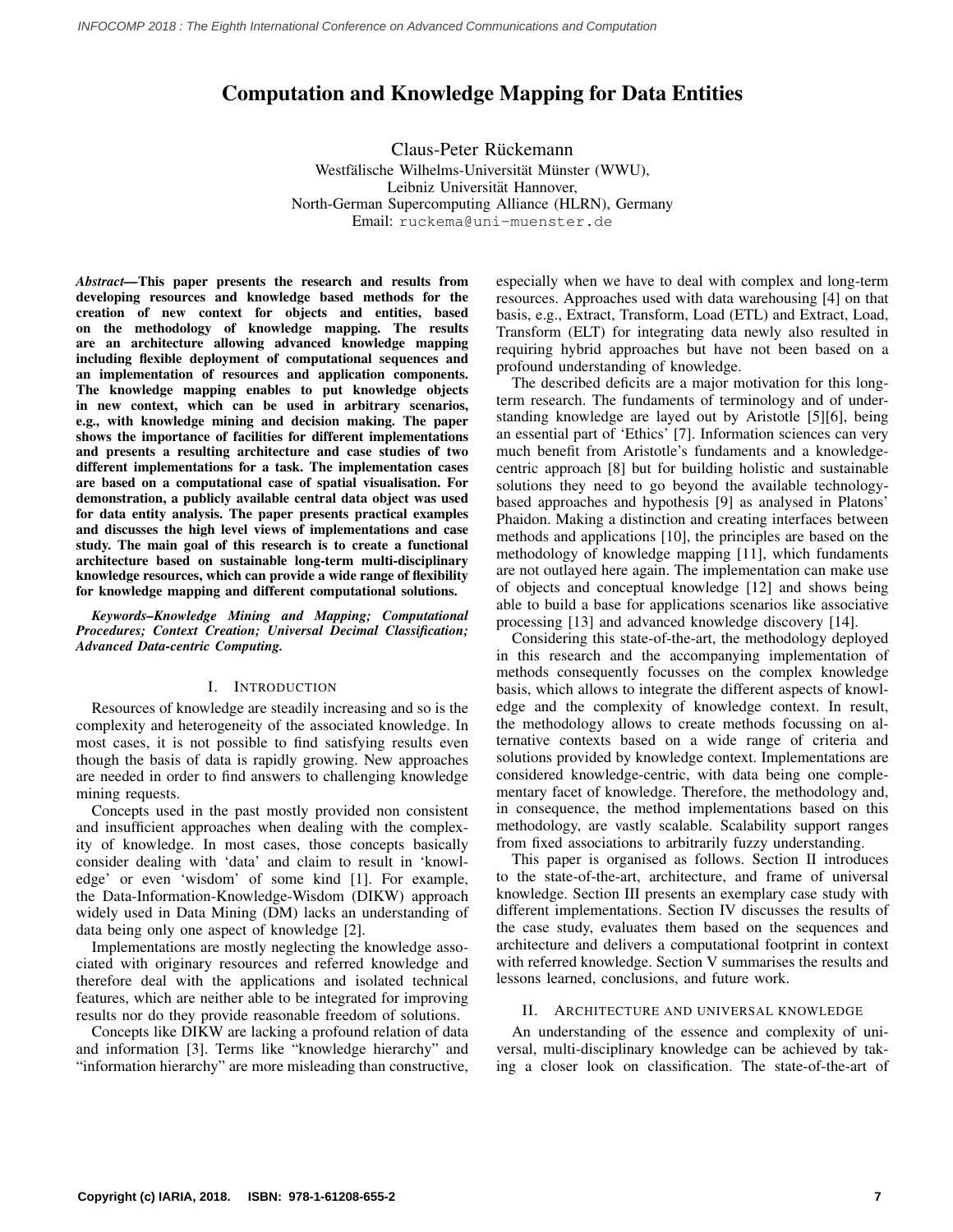classifying 'universal knowledge' is the Universal Decimal Classification (UDC) and its solid background and long history. The LX knowledge resources' structure and the classification references [\[15\]](#page-5-14) based on UDC [\[16\]](#page-5-15) are essential means for the processing workflows and evaluation of the knowledge objects and containers. Both provide strong multi-disciplinary and multi-lingual support. For the research, all small unsorted excerpts of the knowledge resources objects only refer to main UDC-based classes, which for this publication are taken from the Multilingual Universal Decimal Classification Summary (UDCC Publication No. 088) [\[17\]](#page-5-16) released by the UDC Consortium under the Creative Commons Attribution Share Alike 3.0 license [\[18\]](#page-5-17) (first release 2009, subsequent update 2012). Nevertheless, the research conducted here in deploying knowledge provides a new solution not precedented by comparable approaches, from the view of methodology and implemented methods.

# *A. Architecture*

The implementation architecture is shown in Figure [1.](#page-1-0)

<span id="page-1-0"></span>

Figure 1. Architecture for mapping arbitrary objects / entities to new context environments, allowing different methods (yellow/red) for implementations.

The illustration of the architecture for knowledge mapping of arbitrary objects and entities to new object context environments also takes into account that the context of objects and their entities can contain many different facets and references from different origin. The target for the case studies is a knowledge mapping providing two different mapping views. The spatial visualisation is an illustrative step, providing insights on new context. Data and modules are provided by Knowledge Resources, originary resources, and application resources and components. The architecture is also aware of allowing different methods (e.g., highlighted in yellow/red) for implementations regarding the same resources and target.

The core of the knowledge mapping in this case consists of comparative mapping, conceptual mapping, and spatial mapping. All the examples in the case studies are based on the methodology of knowledge mapping [\[11\]](#page-5-10). The integration of originary sources provides a generic view for terms like 'knowledge integration' and 'knowledge representation' as such might be used in less generic approaches.

Here, in the mapping and the consecutive steps (here, a visualisation for illustration purposes), we do have the major differences of different methods for implementing alternative ways for the same resources and target.

The following case study demonstrates the different characteristics of implementations based on the same universal knowledge. From a multitude of applications scenarios, a term to location association providing ways of knowledge mapping of textual context to space and place were choosen for case studies.

## *B. Data and Universal Knowledge*

The next passages show some major steps for creating spatially linked context from plain text, which were used in the workflows required for the cases. The single data object in this case study implementation (Figure [2\)](#page-1-1) contains mostly unstructured text [\[19\]](#page-5-18) markup, and formatting instructions.

<span id="page-1-1"></span>

| $\mathbf{1}$   | DOCTYPE html PUBLIC "-//W3C//DTD_XHTML_1.0_Transitional//EN"  <title    |  |  |  |  |
|----------------|-------------------------------------------------------------------------|--|--|--|--|
|                | GEOProcessing 2018                                                      |  |  |  |  |
| $\mathfrak{D}$ | , Leibniz Universität Hannover / Westfälische                           |  |  |  |  |
|                | Wilhelms-Universität Münster / North-German Supercomputing Alliance     |  |  |  |  |
|                | (HLRN), Germany                                                         |  |  |  |  |
| 3              | , Technion - Israel Institute of Technology, Haifa, Israel<br>          |  |  |  |  |
| 4              |                                                                         |  |  |  |  |
|                | , Consiglio Nazionale delle Ricerche - Genova, Italy<br>>               |  |  |  |  |
| 5              | , Centre for Research in Geomatics - Laval University, Quebec, Canada < |  |  |  |  |
|                | $\text{br}$ />                                                          |  |  |  |  |
| 6              | , Curtin University, Australia<br>                                      |  |  |  |  |
| 7              | , Lomonosov Moscow State University, Russia<br>>                        |  |  |  |  |
| 8              | , FH Aachen, Germany                                                    |  |  |  |  |
| $\mathbf{Q}$   | <p>, Universiti Tun Hussein Onm Malaysia, Malaysia<br/>&gt;</p>         |  |  |  |  |
| 10             | , Cardiff University, Wales, UK<br>                                     |  |  |  |  |
| 11             | , Universidade Federal do Rio Grande, Brazil<br>>                       |  |  |  |  |
| 12             | , GIS unit Kuwait Oil Company, Kuwait<br>                               |  |  |  |  |
| 13             |                                                                         |  |  |  |  |
|                | , Middle East Technical University, Turkey<br>>/                        |  |  |  |  |
| 14             | , University of Sharjah, UAE<br>>                                       |  |  |  |  |
| 15             | , Georgia State University, USA<br>>                                    |  |  |  |  |
| 16             | , Centre for Research in Geomatics - Laval University, Quebec,          |  |  |  |  |
|                | Canada<br>                                                              |  |  |  |  |
| 17             | , Environmental Systems Research Institute (ESRI), USA<br>> />          |  |  |  |  |
| 18             | , ORT University - Montevideo, Uruquay<br>                              |  |  |  |  |
|                |                                                                         |  |  |  |  |

Figure 2. Mapping target: Single object, unstructured text (excerpt).

The sample object is the committees' page of the GEOProcessing 2018 conference in Rome [\[19\]](#page-5-18). Passages not relevant for demonstration were reduced to ellipses. The spatial visualisation can result from identifying and mapping entities in the text of an object to various knowledge context. The identification of entities is resulting from automated analysis.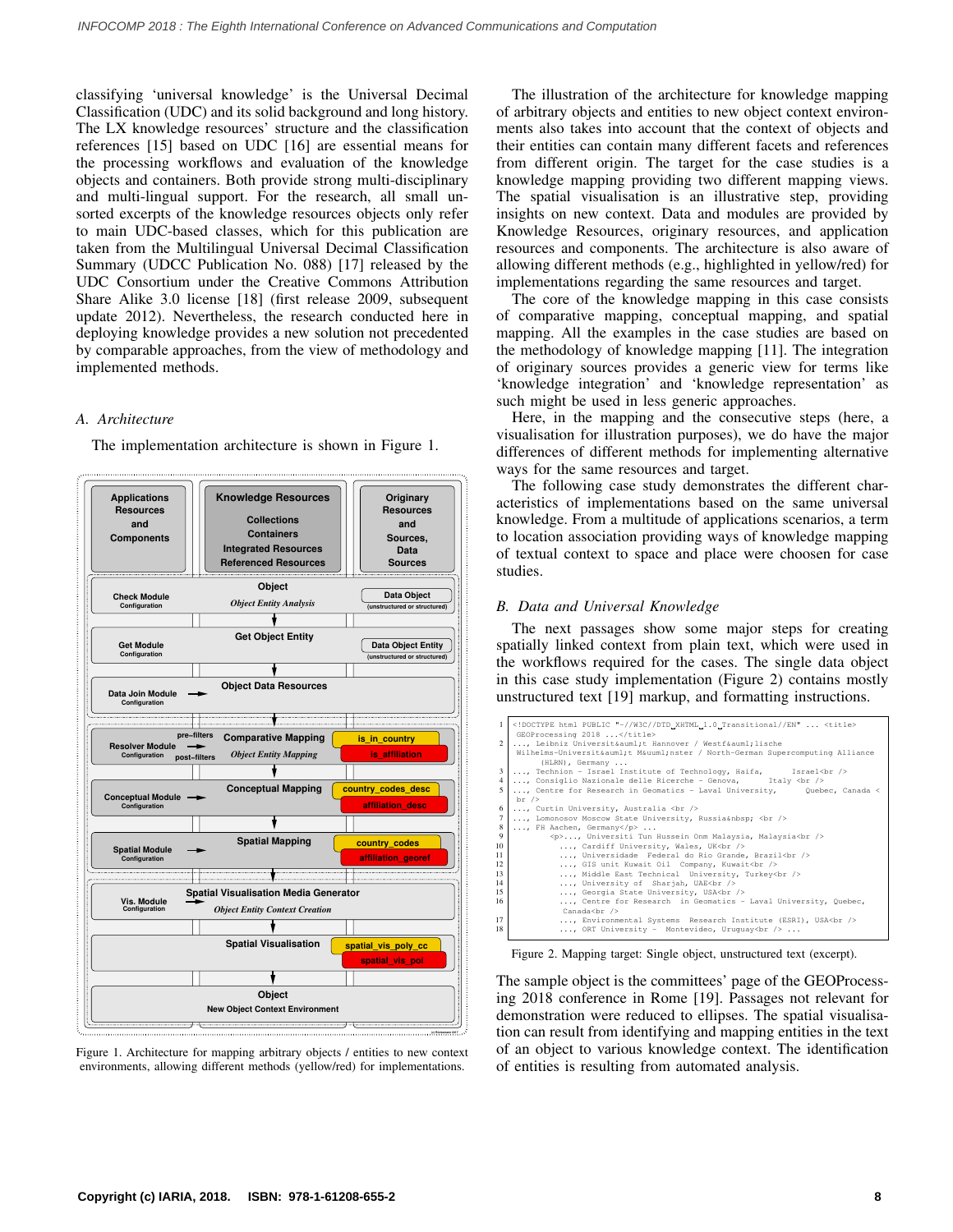Figure [3](#page-2-0) shows the object content after automatically integrated with the Knowledge Resources via a join module. The Object Entity Mapping facilitates to associate relevant objects, e.g., via conceptual knowledge and comparative methods. The objects and their entities can contain any knowledge, e.g., factual and conceptual knowledge.

<span id="page-2-0"></span>

| 1                | GEOProcessing 2018 []:                                                   |  |  |  |
|------------------|--------------------------------------------------------------------------|--|--|--|
| $\mathfrak{D}$   | Leibniz Universität Hannover / Westfälische Wilhelms-Universität Münster |  |  |  |
|                  | / North-German Supercomputing Alliance (HLRN), Germany                   |  |  |  |
| $\mathbf{3}$     | , Technion - Israel Institute of Technology, Haifa, Israel               |  |  |  |
| $\overline{4}$   | , Consiglio Nazionale delle Ricerche - Genova, Italy                     |  |  |  |
| 5                | , Centre for Research in Geomatics - Laval University, Quebec, Canada    |  |  |  |
| 6                | , Curtin University, Australia                                           |  |  |  |
| $\overline{7}$   | , Lomonosov Moscow State University, Russia                              |  |  |  |
| $\boldsymbol{8}$ | , FH Aachen, Germany                                                     |  |  |  |
| 9                | , Universiti Tun Hussein Onm Malaysia, Malaysia                          |  |  |  |
| 10               | , Cardiff University, Wales, UK                                          |  |  |  |
| 11               | , Universidade Federal do Rio Grande, Brazil                             |  |  |  |
| 12               | , GIS unit Kuwait Oil Company, Kuwait                                    |  |  |  |
| 13               | , Middle East Technical University, Turkey                               |  |  |  |
| 14               | , University of Sharjah, UAE                                             |  |  |  |
| 15               | , Georgia State University, USA                                          |  |  |  |
| 16               | , Centre for Research in Geomatics - Laval University, Quebec, Canada    |  |  |  |
| 17               | , Environmental Systems Research Institute (ESRI), USA                   |  |  |  |
| 18               | , ORT University - Montevideo, Uruquay                                   |  |  |  |
|                  |                                                                          |  |  |  |

Figure 3. Object instance representation after integration (excerpt).

In this case, dealing with space and place data, the references, e.g., referred conceptual knowledge, carried in objects are most relevant. The complement knowledge used with the mapping contains multi-disciplinary and multi-lingual knowledge, it can contain names and synonyms in different languages, dynamically usable geocoordinates, geoclassification, and so on.

Example excerpts of possibly relevant main classification codes of the UDC references are shown in Table [I.](#page-2-1)

<span id="page-2-1"></span>TABLE I. UDC CODES OF SPATIAL FEATURES AND PLACE: MAIN CLASSIFICATION CODES USED FOR CONCEPTUAL MAPPING (EXCERPT).

| <b>UDC</b> Code | Description                                           |
|-----------------|-------------------------------------------------------|
| UDC: (1)        | Place and space in general. Localization. Orientation |
| UDC:(2)         | Physiographic designation                             |
| UDC:(3)         | Places of the ancient and mediaeval world             |
| UDC:(4/9)       | Countries and places of the modern world              |

The references, e.g., classification, facets, concordances, and textual description, are usable in all the procedures and steps and allow to consider and implement arbitrary flexibility of fuzziness. During the research, two computational sequences were implemented for illustration. These sequences show different characteristics in content and context, as well as different characteristics in architecture and computational requirements.

### III. IMPLEMENTATION: MULTIPLE WAYS TO SPACE

The following case study presents two different methods for implementing object/entity knowledge mapping to space and place targets and discusses major insights. Computational knowledge mapping procedures are presented for both methods, as well as the visualisation of the results. The computational application components are part of the available resources. The Generic Mapping Tools (GMT) [\[20\]](#page-5-19) suite application components were used for handling the spatial data, applying related criteria, and for the visualisation. All provided spatial presentations are using the same Mercator projection (region: -180/180/-60/84) in order to provide a common base for the comparison.

# *A. Space and place: Affiliation based knowledge mapping*

This method implements the knowledge mapping based on affiliations. Table [II](#page-2-2) gives the computational sequence of the core computational procedures.

<span id="page-2-2"></span>TABLE II. AFFILIATION BASED MAPPING: COMPUTATIONAL SEQUENCE OF CORE COMPUTATIONAL PROCEDURES AND REFERRED MODULES.

| Procedure                                   | Module             |
|---------------------------------------------|--------------------|
| <b>Comparative Mapping</b><br>Configuration | is affiliation     |
| <b>Conceptual Mapping</b>                   | affiliation desc   |
| Configuration<br><b>Spatial Mapping</b>     | affiliation_georef |
| Configuration                               |                    |

The means, regarding space and place: Affiliation mapping, affiliation association via conceptual knowledge and textual description, and affiliation georeferencing.

Figure [4](#page-2-3) shows an excerpt of affiliation references from the Knowledge Resources as associated with the comparison.

<span id="page-2-3"></span>

Figure 4. Knowledge Resources: Affiliation references used in comparative mapping (excerpt).

In practice, the number of such place references can be very large. In case of this study, the numbers are in the range of millions of places. The visualisation of the results (red bullets) from the affiliation based procedures was done on a spatial map (Figure [5\)](#page-2-4).

<span id="page-2-4"></span>

Figure 5. Visualisation of the result of affiliation based knowledge mapping: Geo-referenced place association.

The computing task can be parallelised for objects and entities. For demanding application scenarios, e.g., dynamical implementations, this implementation benefits to a small extend from parallelisation.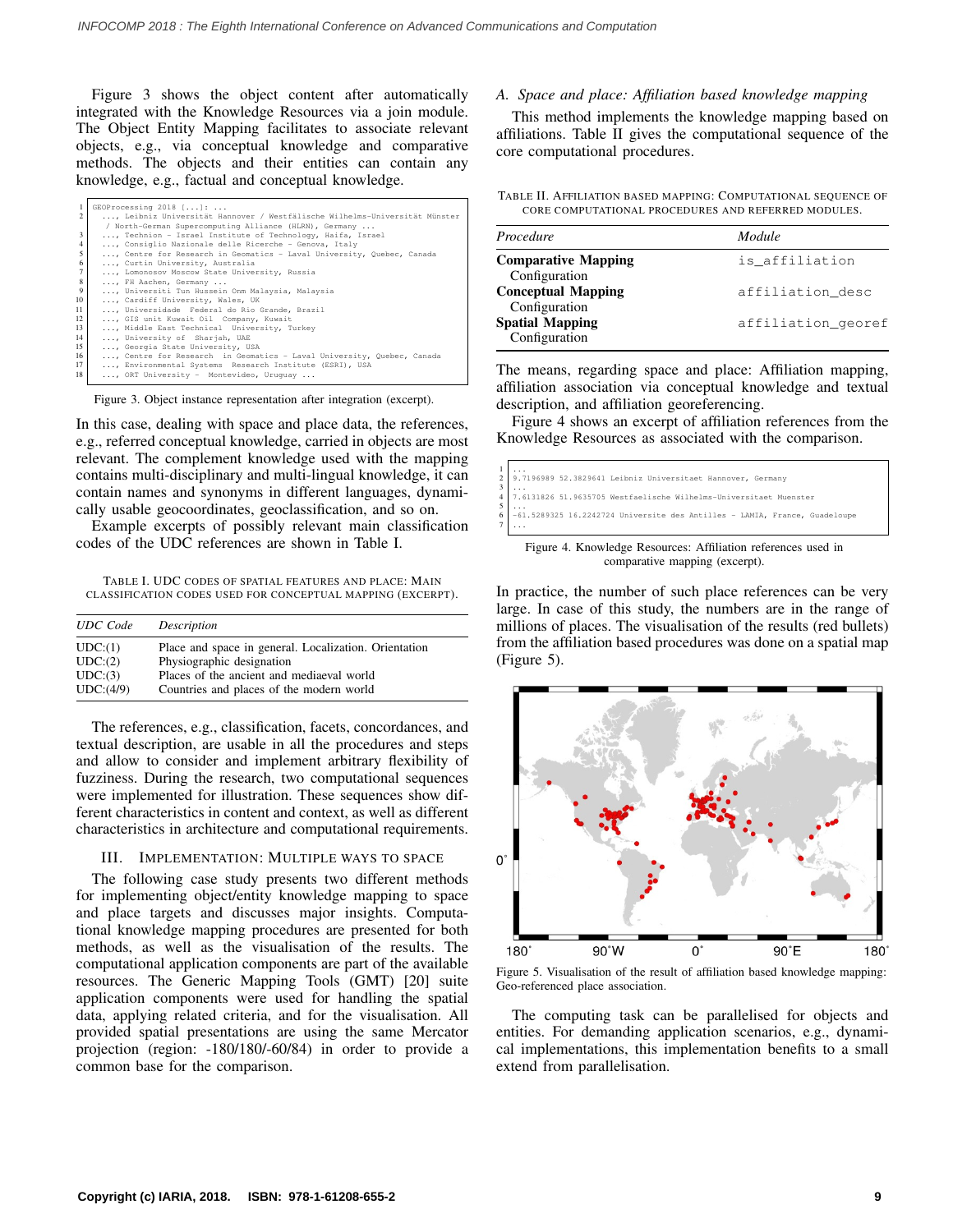## *B. Space and place: Country code based knowledge mapping*

This method implements the knowledge mapping based on country codes. Table [III](#page-3-0) gives the computational sequence of the core computational procedures.

<span id="page-3-0"></span>TABLE III. COUNTRY CODE BASED MAPPING: COMPUTATIONAL SEQUENCE OF CORE COMPUTATIONAL PROCEDURES AND REF. MODULES.

| Procedure                                  | Module             |
|--------------------------------------------|--------------------|
| <b>Comparative Mapping</b>                 | is in country      |
| Configuration<br><b>Conceptual Mapping</b> | country_codes_desc |
| Configuration<br><b>Spatial Mapping</b>    | country_codes      |
| Configuration                              |                    |

That means, regarding space and place: Country mapping, association of country codes via codes description, and evaluation of country codes and visualisation.

Figure [6](#page-3-1) shows an excerpt of country code references from the Knowledge Resources as associated with the comparison.

<span id="page-3-1"></span>

| $\mathbf{1}$   | .                                 |
|----------------|-----------------------------------|
| 2 <sup>1</sup> | "Germany   Deutschland" lxcoco-DE |
| 3              | "Ghana" lxcoco-GH                 |
| $\overline{4}$ | "Gibraltar" 1xcoco-GI             |
| 5 <sup>1</sup> | "Greece" lxcoco-GR                |
| 6              | "Greenland Grønland" lxcoco-GL    |
| 7 <sub>1</sub> | "Grenada" lxcoco-GD               |
| 8              | "Guadeloupe" lxcoco-GP            |
| 9              | .                                 |
|                |                                   |

Figure 6. Knowledge Resources: Country Codes used for comparative mapping (excerpt).

In practice, the number of such country code references have several hundred pattern-code entities for a certain year or era. In case of this study, the numbers are in the range of about 300 pattern rules per language. Resolving can be done automatically via geo-referencing and visualisation application components.

The visualisation of the results (yellow country colourisation) from the country code based procedures was done on a spatial map (Figure [7\)](#page-3-2). The country codes are based on the standard of the International Standards Organisation (ISO).

<span id="page-3-2"></span>

Figure 7. Visualisation of the result of country code based knowledge mapping: ISO referenced state association.

The computing task can be parallelised for objects and entities. For demanding application scenarios, e.g., dynamical implementations, this implementation widely benefits from parallelisation.

## IV. DISCUSSION

Implementations can range from generic to specialised, as granted by the methodology, all the components and the illustrated architecture. A reason for illustrating the methodology with a well defined implementation is that from many experiences made from working with methodologies, specialised implementations tend to be better comprehensible by the majority of researchers in various disciplines.

The methodology of knowledge mapping, as illustrated via implementation of two methods discussed here, allows a versatile number of methods to be created for a purpose, based the same knowledge and data.

#### *A. Comparison and discussion of results*

The two sequences show different characteristics

- in content and context, as well as
- in architecture and computational requirements.

Country code based and affiliation based solutions result in visualisation of different distribution patterns. While an affiliation based solution can have a higher granularity it can be more precise in detail. In that context, a country code based solution is associated with more dependencies in the results – border lines, different country context, especially for handling and visualising long-term intervals. For example, considering the same data, on the one hand geo-references of a place do not really change much over time, on the other hand border lines of states change much faster on a global scale.

For a visual comparison, the results from both the affiliation based and country code based sequences were placed on the same spatial map (Figure [8\)](#page-3-3).

<span id="page-3-3"></span>

Figure 8. Comparison of both affiliation and country code based knowledge mapping: Geo-referenced place and ISO referenced state results.

There are more differences in detail, which can influence decisions on applicability and implementation. In general,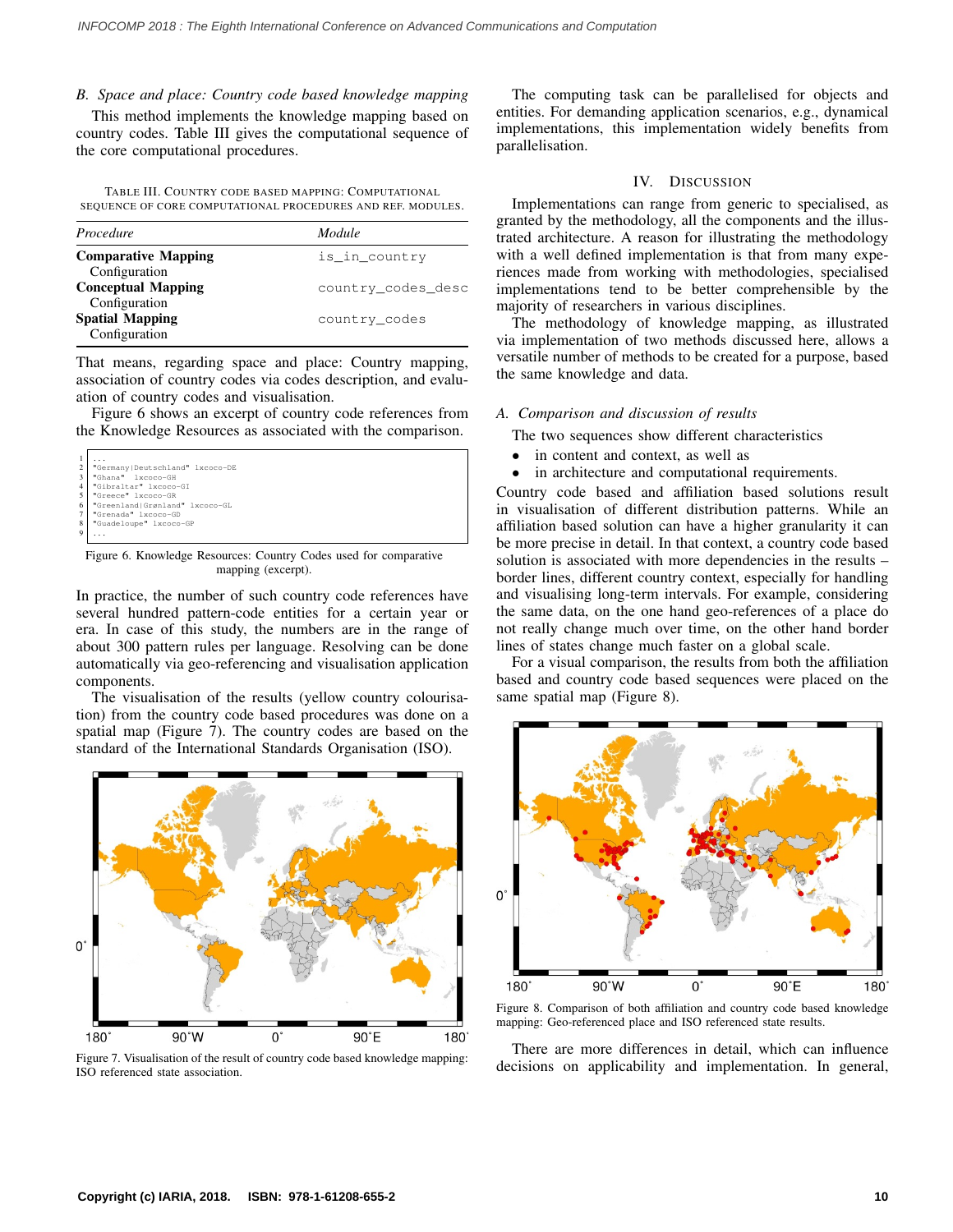there are arbitrary ways of implementing a knowledge mapping target based on the same Knowledge Resources. An implementation will in most cases be triggered by a combination of items, e.g., purpose, implementation efficiency, and computational performance. The characteristics and resolvability achieved via different knowledge mapping may be different. The number of countries is much more limited and the identification can be much more standardised than for geo-references places. The distribution of affiliation associated places can create a different impression than a visualisation based on country data. The sizes of mapped country areas can create a different impression than a visualisation based on country data. Associations based on both results can be significantly different, leading to further different knowledge context.

A further significant difference of the two case study implementations is the fact that the computational requirements are much more complex for affiliation mapping than for country code mapping. Depending on the objects and entities and the selected knowledge resources the factor of complexity can go up by millions. This is foremost relevant for the computation of comparative modules and analysis and visualisation of results.

#### *B. Knowledge and its computational footprint*

Based on the case studies, the characteristics of both solutions result in different computational requirements. Table [IV](#page-4-0) compares the solutions regarding the numbers of computational checks required, done for the same object and entities.

<span id="page-4-0"></span>TABLE IV. CORE PROCEDURES AND OBJECTS: COMPARISON OF COUNTRY CODE AND AFFILIATION BASED MAPPING.

| Procedure                  | Country Code    | Affiliation  |
|----------------------------|-----------------|--------------|
| <b>Comparative Mapping</b> |                 |              |
| pre-filter Checks          | 5,500           | 72,000       |
| Knowledge Mapping Checks   | 40,000          | 570,000      |
| post-filter Checks         | 7,000           | 75,000       |
| <b>Conceptual Mapping</b>  |                 |              |
| Checks UDC                 | 300             | 5,000,000    |
| Checks, other references   | 300             | 500,000      |
| <b>Spatial Mapping</b>     |                 |              |
| Results                    | $> 50$ Polygons | $>50$ Points |
| Context, object level      | $>120$ Polygons | 0 Polygons   |
| Context, basic             | 1 Basemap       | 1 Basemap    |

Different implementations involve different knowledge. As can be reasoned from the comparison, the case of affiliation based knowledge mapping might be a challenge for certain architectures, e.g., a distributed service implementation.

On the opposite, country code mapping can mean higher requirements for supportive data and higher load on spatial mapping application components, e.g., polygons provided by additional data, requests, application bound features, and visualisation. The supportive data can easily get into the range of millions of entities and Giga Bytes of data size per single request. If considering that country shapes will differ for a certain year or era, then multiple supportive data set might be needed. Therefore, load distribution is very much different for the implementations due to the nature of the different methodologies. The core sequences required for the knowledge mapping result in significant computational loads, especially at two steps: Comparisons and visualisation. These result in both comparative mapping load and supportive application load. Configuration of resources and modules can help to scale the computational load, nevertheless, any different configurations will have additional impact on the associated knowledge involved, which can be a significant reason for decision: For most component implementations and investments it does make a difference if a computational step takes two seconds or two days and if the required knowledge and data are involved or not. In addition to different knowledge being associated during the sequences, there is another difference: Most of the procedures are not bidirectional. If the affiliation based knowledge mapping is used in order to compute a consecutive country code based knowledge mapping and even if the result would be identical to the plain country code mapping this does not indicate that the country code mapping could also provide a consecutive affiliation mapping in the same manner.

#### V. CONCLUSION

The paper presented the research and results based on the developments of resources and advanced knowledge based methods. The methodology of knowledge mapping is deployed for the creation of new context for objects and entities as successfully demonstrated via two different methods.

The result of this research is a functional architecture, which proved to provide most flexible facilities for creating knowledge mapping and different and very scalable computational solutions. In consequence, the further development of resources and methods allows to consider different constraints when implementing solutions for a certain task. It was shown that the architecture allows to efficiently create implementations with significantly different characteristics.

The knowledge resources and the knowledge based solutions provide comprise universal knowledge and are not limited to a certain discipline or task. Nevertheless, examples limited to a defined task had to be taken for demonstration. The presented case studies illustrated how the knowledge mapping is applied for different solutions, namely country code based knowledge mapping and affiliation based knowledge mapping. The knowledge objects involved for these solutions however were not limited to a single discipline and task and are truly multi-disciplinary and multi-lingual as are all the components and referenced knowledge involved in the scenarios. Both solutions are very much visualisations of object entities. Regardless of that fact, both workflows are significantly different in steps, methods, algorithms, details of involved knowledge, and computational characteristics.

The facts, which become visible when the case study examples are discussed as an example of general abstraction, while still accessing the same resources: The large range of flexibility from knowledge, algorithmic, and computational perspectives. The complements of possibly required solutions share the complementary knowledge. Here, results comparable to the country code solution can be created with geo-referenced place data. In contrast, from the data involved with the country code solution